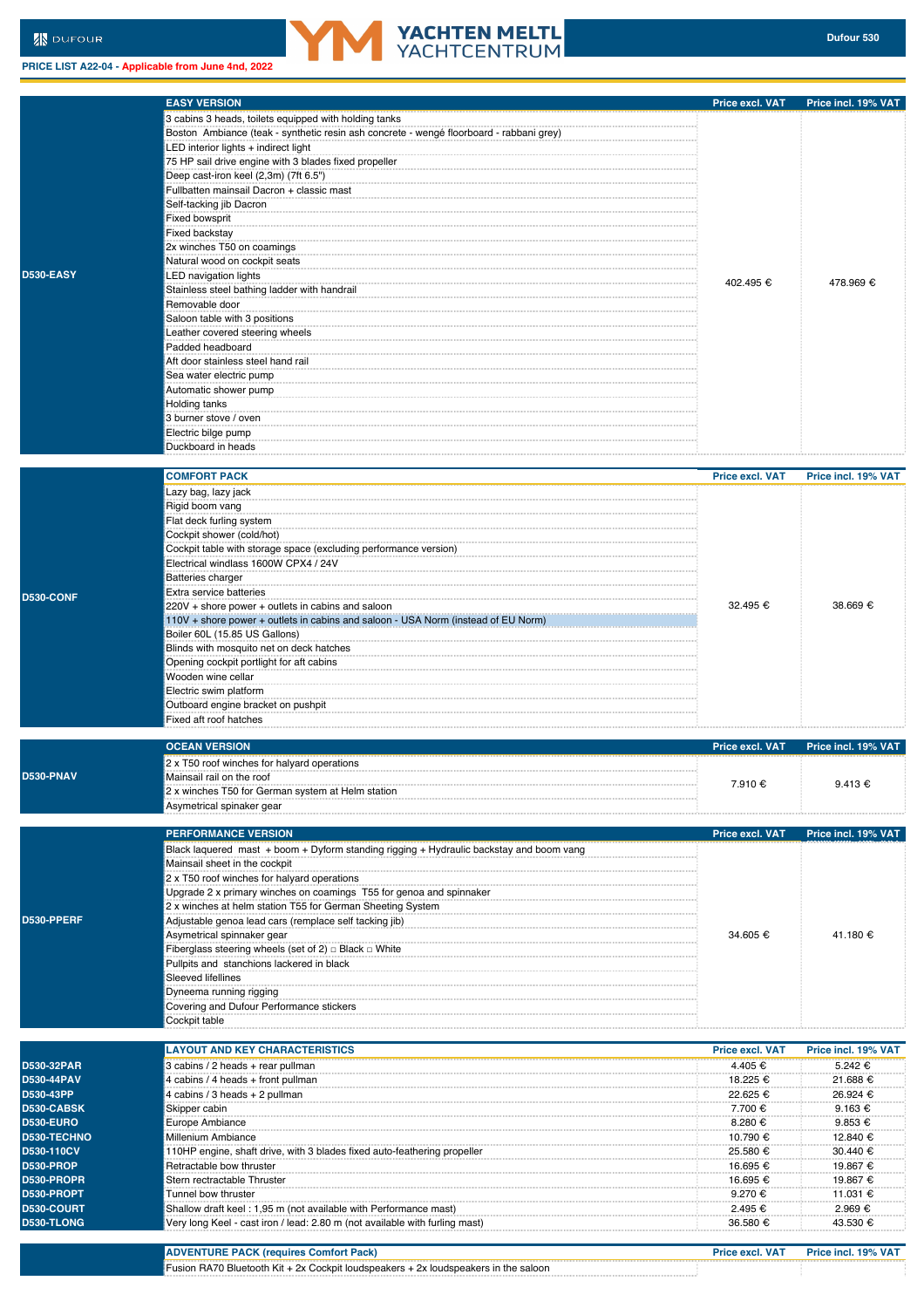| <b>D530-ADV</b>                    | Fridge into cockpit table<br>Plancha gas and sink<br>Sprayhood with hand rail<br>Cockpit cushions with backrest + rear seats<br>Natural wood with black stripes (without frames) on cockpit floor and swim platform<br>*Extra Naturalwood with frames +1935€<br>**Extra Synthetic wood instead of Natural teak +3250€ | 23.480 €                           | 27.941 €                        |
|------------------------------------|-----------------------------------------------------------------------------------------------------------------------------------------------------------------------------------------------------------------------------------------------------------------------------------------------------------------------|------------------------------------|---------------------------------|
|                                    | <b>STYLE PACK</b>                                                                                                                                                                                                                                                                                                     | <b>Price excl. VAT</b>             | Price incl. 19% VAT             |
| D530-STYLE                         | Leather inserts for saloon table, chart table<br>Mirrors in saloon and cabins<br>Venetian blinds in the saloon and cabins<br>Fabric lining inserts in the saloon and cabins                                                                                                                                           | 13.240 €                           | 15.756 €                        |
|                                    | <b>ELECTRONIC SAILING PACK</b>                                                                                                                                                                                                                                                                                        |                                    |                                 |
| <b>D530-SAIL</b>                   | Speedo wind vane log unit anemometer - I70 s display on port side<br>Raymarine Evolution autopilot - L&S hydraulic motor - P70 s display on starboard<br>VHF Ray 63<br>AXIOM 7 GPS on starboard                                                                                                                       | <b>Price excl. VAT</b><br>14.830 € | Price incl. 19% VAT<br>17.648 € |
|                                    | <b>ELECTRONIC CRUISING PACK - Require Sailing pack</b>                                                                                                                                                                                                                                                                | <b>Price excl. VAT</b>             | Price incl. 19% VAT             |
| <b>D530-CRU</b>                    | AXIOM 12 PRO GPS at cockpit table (incompatible Performance pack)<br>AIS 700 transmitter / receiver<br>VHF loud speaker in cockpit                                                                                                                                                                                    | 8.280 €                            | $9.853 \in$                     |
|                                    | <b>ELECTRONIC TRANSAT PACK - Require Sailing pack + cruising</b>                                                                                                                                                                                                                                                      | <b>Price excl. VAT</b>             | Price incl. 19% VAT             |
| <b>D530-TRA</b>                    | Radar 18" - QUANTUM<br>Wireless Smartcontroller remote control<br>Second handset VHF Ray Mic on starboard helm station                                                                                                                                                                                                | 7.660 €                            | 9.115 €                         |
|                                    | <b>HULL</b>                                                                                                                                                                                                                                                                                                           | <b>Price excl. VAT</b>             | Price incl. 19% VAT             |
| <b>D530-NOIR</b>                   | Antifouling with hull preparation: black                                                                                                                                                                                                                                                                              | 4.110 €                            | 4.891 €                         |
| D530-NOIRE                         | Extra for Epoxy protection                                                                                                                                                                                                                                                                                            | 3.730 €                            | 4.439 €                         |
|                                    | <b>ENGINE</b>                                                                                                                                                                                                                                                                                                         | <b>Price excl. VAT</b>             | Price incl. 19% VAT             |
| D530-R75                           | 3 blades folding propeller 75 HP                                                                                                                                                                                                                                                                                      | 3.890 €                            | 4.629 €                         |
|                                    | <b>RIGGING / DECK HARDWARE</b>                                                                                                                                                                                                                                                                                        | <b>Price excl. VAT</b>             | Price incl. 19% VAT             |
| <b>D530-ME</b>                     | Furling mast (manual), mainsail without batten (incompatible very long keel & Performance version)                                                                                                                                                                                                                    | 3.480 €                            | 4.141 €                         |
| D530-GVFOFF                        | Offshore Mainsail (incompatible furling mast)                                                                                                                                                                                                                                                                         | 4.100 €                            | 4.879 €                         |
| D530-FOCOFF<br>D530-CHARGEN        | Extra self Tacking Jib offshore (replacing standard self taking jib)<br>Adjustable genoa tracks - caution, this option deletes the self tacking jib                                                                                                                                                                   | 4.450 €<br>3.465 €                 | 5.296 €<br>4.123 €              |
| D530-GENDAC                        | Dacron Genoa 108% - Requires Adjustable genoa track (replacing standard self tacking jib)                                                                                                                                                                                                                             | 5.560 €                            | 6.616 €                         |
| <b>D530-CZER</b>                   | Code 0 with furling system imcompatible pack perf                                                                                                                                                                                                                                                                     | 12.975 €                           | 15.440 €                        |
| D530-GVFULL                        | GV Performance full batten in DCX                                                                                                                                                                                                                                                                                     | 10.875 €                           | 12.941 €                        |
| D530-GEN108<br>D530-WINGER         | Genoa Performance in DCX<br>2 x T50 winches at the helm station for German Sheeting System (German System included)                                                                                                                                                                                                   | 8.525 €<br>5.560 €                 | 10.145 €<br>6.616 €             |
| D530-WINGEREL                      | 2 x Electric Winches T50 at helm station for German Sheeting System (set of 2) - requires option D530-WINGER or                                                                                                                                                                                                       | 10.015 €                           | 11.918€                         |
| D530-WPBDELEC                      | Ocean version                                                                                                                                                                                                                                                                                                         | 4.790 €                            | 5.700 €                         |
| D530-WPTDELEC                      | Electric winch on coamings T50 SB                                                                                                                                                                                                                                                                                     | 4.790 €                            | 5.700 €                         |
| D530-WINDRELTD                     | Electric roof winch T50 SB - requires the Ocean or the Performance pack                                                                                                                                                                                                                                               | 4.790 €                            | 5.700 €                         |
| D530-WINDRELBD                     | Electric roof winch T50 PS - requires the Ocean or the Performance pack                                                                                                                                                                                                                                               | 4.790 €                            | 5.700 €                         |
| D530-ACSPIBD<br>D530-ETAILAR       | Asymetrical spinnaker gear<br>Removable forestay + 1 staysail halyard                                                                                                                                                                                                                                                 | 2.345 €<br>4.445 €                 | 2.791 €<br>5.290 €              |
|                                    |                                                                                                                                                                                                                                                                                                                       |                                    |                                 |
|                                    | <b>DECK EQUIPMENT</b>                                                                                                                                                                                                                                                                                                 | <b>Price excl. VAT</b>             | Price incl. 19% VAT             |
| <b>D530-FDC2</b>                   | Natural wood on cockpit floor and aft door sealed black                                                                                                                                                                                                                                                               | 13.595 €                           | 16.178 €                        |
| D530-BC5<br>D530-FDC10             | Synthetic teak Cockpit benches and aft seats sealed Grey<br>Synthetic teak on cockpit floor and aft door sealed grey                                                                                                                                                                                                  | 2.590 €<br>23.480 €                | 3.082 €<br>27.941 €             |
| <b>D530-PASCO2</b>                 | Natural wood on gangway with black seals - with frames                                                                                                                                                                                                                                                                | 25.455 €                           | 30.291 €                        |
| <b>D530-PASCO5</b>                 | Synthetic teak gangway with grey seals - with frames                                                                                                                                                                                                                                                                  | 25.455 €                           | 30.291 €                        |
| <b>D530-BIM</b><br>D530-ACAB       | Twin zone bimini (helmsman + seat) with LED imcompatible with performance version<br>Sprayhood                                                                                                                                                                                                                        | 9.760 €<br>4.815 €                 | 11.614 €<br>5.730 €             |
| D530-HTCOCK                        | Covers for steering wheels + cockpit table                                                                                                                                                                                                                                                                            | 2.055 €                            | 2.445 €                         |
| D530-PETIN                         | Stainless steel bow protection                                                                                                                                                                                                                                                                                        | 740€                               | 881 €                           |
| D530-MOUIL<br><b>D530-BOSS</b>     | Main mooring $kit + 6$ lines $+ 8$ fenders                                                                                                                                                                                                                                                                            | 4.245 €<br>4.815 €                 | 5.052 €                         |
| <b>D530-LBS</b>                    | Retractable davits (maximum 50 kg per davit) - please check availability with Dufour<br>Sunbed with integrated trunk and natural wood top                                                                                                                                                                             | 5.440 €                            | 5.730 €<br>6.474 €              |
| D530-MAIR                          | Dorade box                                                                                                                                                                                                                                                                                                            | 420€                               | 500 €                           |
| D530-BARN                          | Fiberglass steering wheels (set of 2) black                                                                                                                                                                                                                                                                           | 2.840 €                            | 3.380 €                         |
| <b>D530-BARB</b><br>D530-ECLSM     | Fiberglass steering wheels (set of 2) White<br>Underwater lighting                                                                                                                                                                                                                                                    | 2.840 €<br>4.870 €                 | 3.380 €<br>5.795 €              |
| <b>D530-CKCOUSS</b>                | Cockpit bench cushions with backrests + rear seats + helmsman's backrest                                                                                                                                                                                                                                              | 8.400 €                            | 9.996 €                         |
| D530-COULUX6                       | Sun bed cushions                                                                                                                                                                                                                                                                                                      | 2.470 €                            | 2.939 €                         |
| D530-COULUX4<br>D530-COULUX5       | Roof sunbathing cushions<br>Sunbathing cushions roof front                                                                                                                                                                                                                                                            | 2.470 €<br>1.850 €                 | 2.939 €<br>2.202 €              |
|                                    |                                                                                                                                                                                                                                                                                                                       |                                    |                                 |
|                                    | <b>INTERIOR</b>                                                                                                                                                                                                                                                                                                       | <b>Price excl. VAT</b>             | Price incl. 19% VAT             |
| <b>D530-SABR</b>                   | Extra for SAHARA BROWN saloon cushions                                                                                                                                                                                                                                                                                | 1.485 €                            | 1.767 €                         |
| <b>D530-SABE</b><br><b>D530-BB</b> | Extra for SAHARA BEIGE saloon cushions<br>Extra for BONANZA BEIGE saloon cushions                                                                                                                                                                                                                                     | 1.485 €<br>1.485 €                 | 1.767 €<br>1.767 €              |
| <b>D530-RAGS</b>                   | Extra for RABBANI GREY saloon cushions                                                                                                                                                                                                                                                                                | 1.485 €                            | 1.767 €                         |
| D530-RABES                         | Extra for RABBANI BEIGE saloon cushions                                                                                                                                                                                                                                                                               | 1.485 €                            | 1.767 €                         |
| D530-RALG                          | Extra for RABBANI LIGHT GREY saloon cushions                                                                                                                                                                                                                                                                          | 1.485 €                            | 1.767 €                         |
| <b>D530-SOBE</b>                   | Extra for SOFT BEIGE saloon cushions                                                                                                                                                                                                                                                                                  | 2.370 €                            | 2.820 €                         |